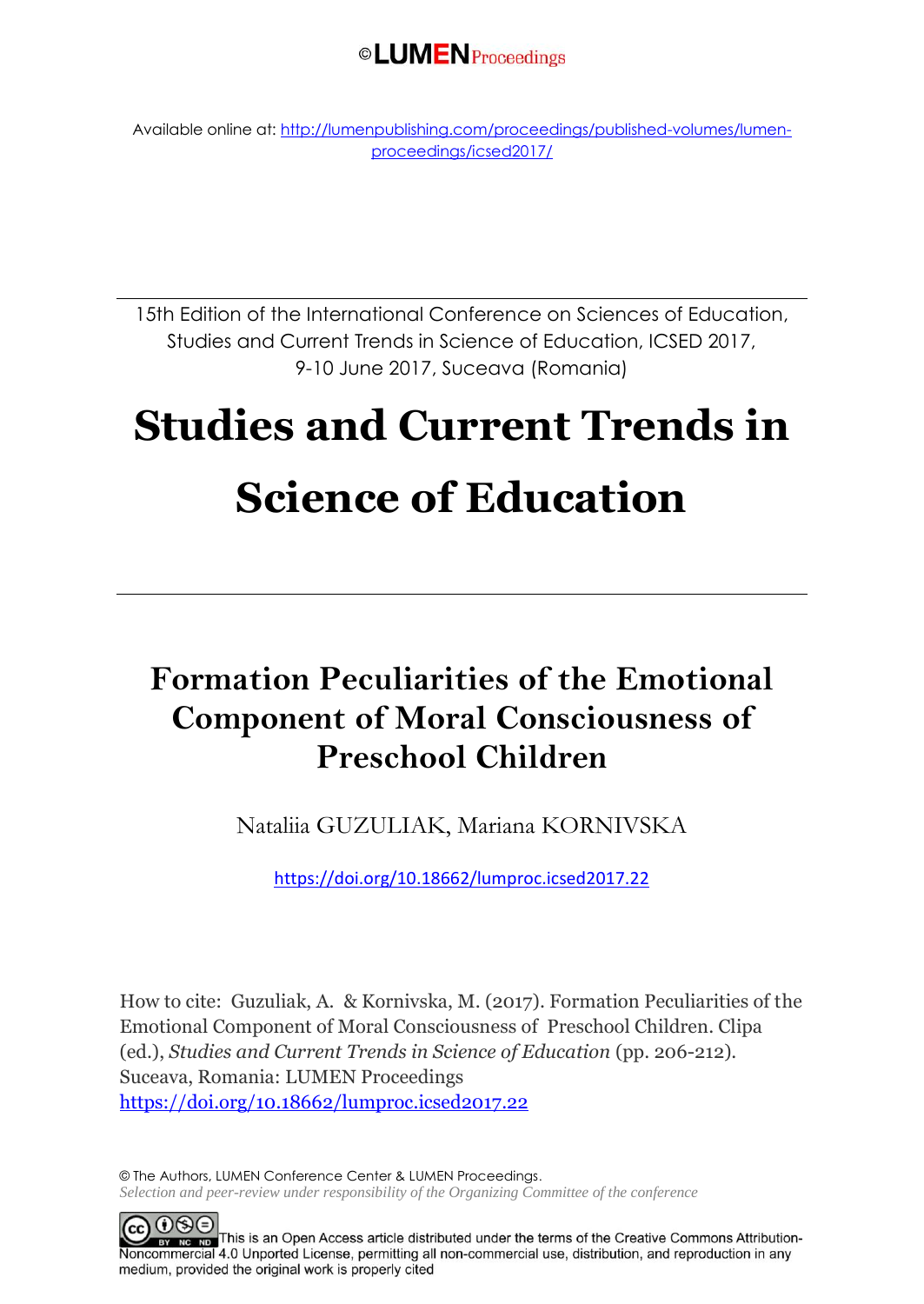# **Formation Peculiarities of the Emotional Component of Moral Consciousness of Preschool Children**

#### Nataliia GUZULIAK<sup>1</sup> , Mariana KORNIVSKA<sup>2</sup>

#### Abstract

*Preschool age is the most favorable period for moral development of children. In the early preschool years while arranging of relationship with a tutor children learn the rules and specified requirements for their behavior in relationships with other people (and adults peers). In the moral formation of the child and its moral experience development of moral feelings is an important factor. Important factors for development moral feelings are the moral experience. Moral formation of the child and its depends on moral experience is an important factor in the development of moral feelings. Our research objective was formation peculiarities of the emotional component of the moral consciousness of preschool children identification. We assume that the emotional components of the moral consciousness of preschoolers are dominant among other components and have to be observed and corrected. For achieving of objective, we tested the hypothesis. While checking we used following methods: analysis and synthesis; psychological and pedagogical literature; generalization, deduction, and induction; psychodiagnostic methods; mathematical and statistical methods of processing and analysis of empirical data, descriptive statistics. Research was performed at the kindergarten – «Child Development Center» № 35 Chernivtsicity . In total, the research involved 40 children 4- 6 years old, 18 boys and 22 girls. Results of research confirmed that the emotional components of the moral consciousness of preschool childrenare dominant and as a result of correctional and developmental programs it has positive change.*

**Keywords:** preschool age, moral consciousness, emotional attitude, moral feelings.

#### **Introduction**

<u>.</u>

Personality's moral becoming is one of the most actual problems for researchers in different branches of science for many centuries. It is focused on whenever society is going through crisis periods. And as many prominent researchers state, we can witness that moral consciousness becomes intensely primitive. As a result we can observe increasing demonstration of

*https://doi.org/10.18662/lumproc.icsed2017.22*

*Selection and peer-review under responsibility of the Organizing Committee of the conference*

CC O S E<br> **EXECUTE:** This is an Open Access article distributed under the terms of the Creative Commons Attribution-<br>Noncommercial 4.0 Unported License, permitting all non-commercial use, distribution, and reproduction in medium, provided the original work is properly cited

<sup>&</sup>lt;sup>1</sup>YuriyFed`kovychChernivtsi National University, e-mail: n.guzuliak@chnu.edu.ua. <sup>2</sup>YuriyFed`kovychChernivtsi National University, e-mail: maryacha28@ukr.net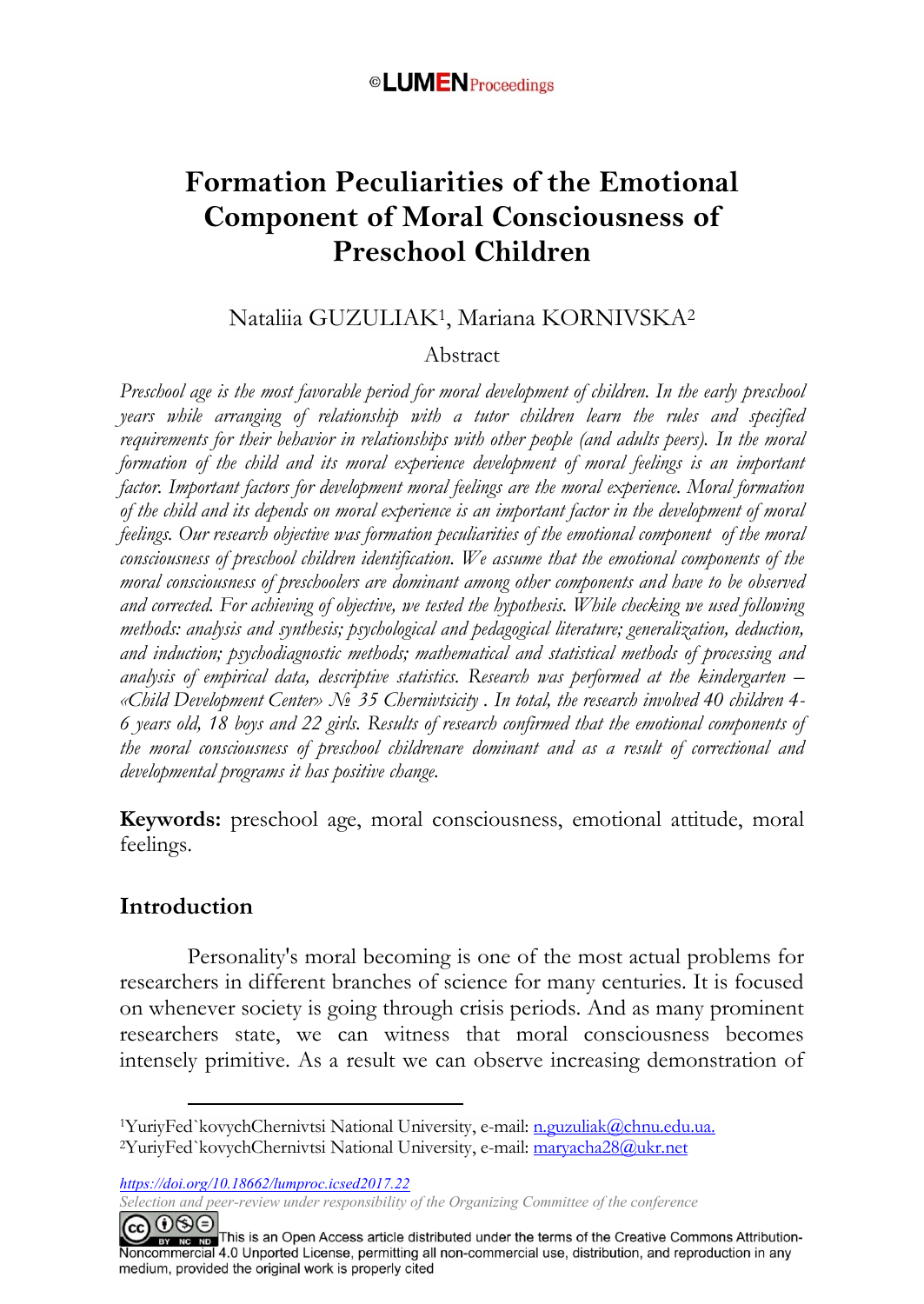cynicism, violence, aggression; demonstrations of unwillingness and inaptitude to mutual understanding, empathy, respect and tolerance increase in frequency. All of the above are the result of underestimating the role of moral basis in young person's upbringing. It's worth mentioning that development of moral sphere is the most important part in personal becoming. It's the basis for harmonious development of all person's potential skills, and the assurance that results of personal activity might be used for the benefits of person and society.

Analytical review shows that following issues of moral-ethical upbringing were studied already: psychological mechanisms of becoming and development of moral feelings, ideas, judgments, beliefs and behavior (C. O. Abulhanova-Slavska, S. F. Anisimov, L. I. Bozhovych, D. B. Elkonin, O. V. Zaporozhets, S. N. Karpova, O. L. Kononko, G. D. Kosheleva, V. A. Malahov, J. Piaget, T. O. Repina, Ye. V. Subbotsky and others); peculiarities and principles of preschool child's moral development (Yu. A. Arkin, R. M. Ibragimova, Ye. V. Subbotsky, S. G. Yakobson); terms and means of forming moral norms with children (A. M. Vynogradova, I. V. Knyazhe, T. O. Markova, L. P.Strelkova); moral consciousness (L. V. Artemova, I. D. Bekh, L. I. Bozhovych, R. S. Bure, L. S. Vygotsky, V. V. Zenkovsky, V. G. Nechayeva, J. Piaget, S. L. Rubinstein and others; Clipa, 2014).

But our analytical review of referential literature showed that there are some issues in psychological peculiarities of preschool child's moral becoming like role of external social-psychological factors and internal mechanisms in forming moral consciousness of a preschool child, which are not yet profoundly studied. That's why we decided to focus on emotional component of moral consciousness of preschool children.

## **Research hypothesis**

1. Emotional component of the preschool child's moral consciousness is not yet formed and can be corrected.

## **Methodology**

Preschool age is the most beneficial period for child's moral development. Child can acquire many actions with objects and learns how to use objects in one's early childhood. This experience forms a child to become an agent of social mode of actions and supplies a child with an example to follow. Child observes the adult world and starts to notice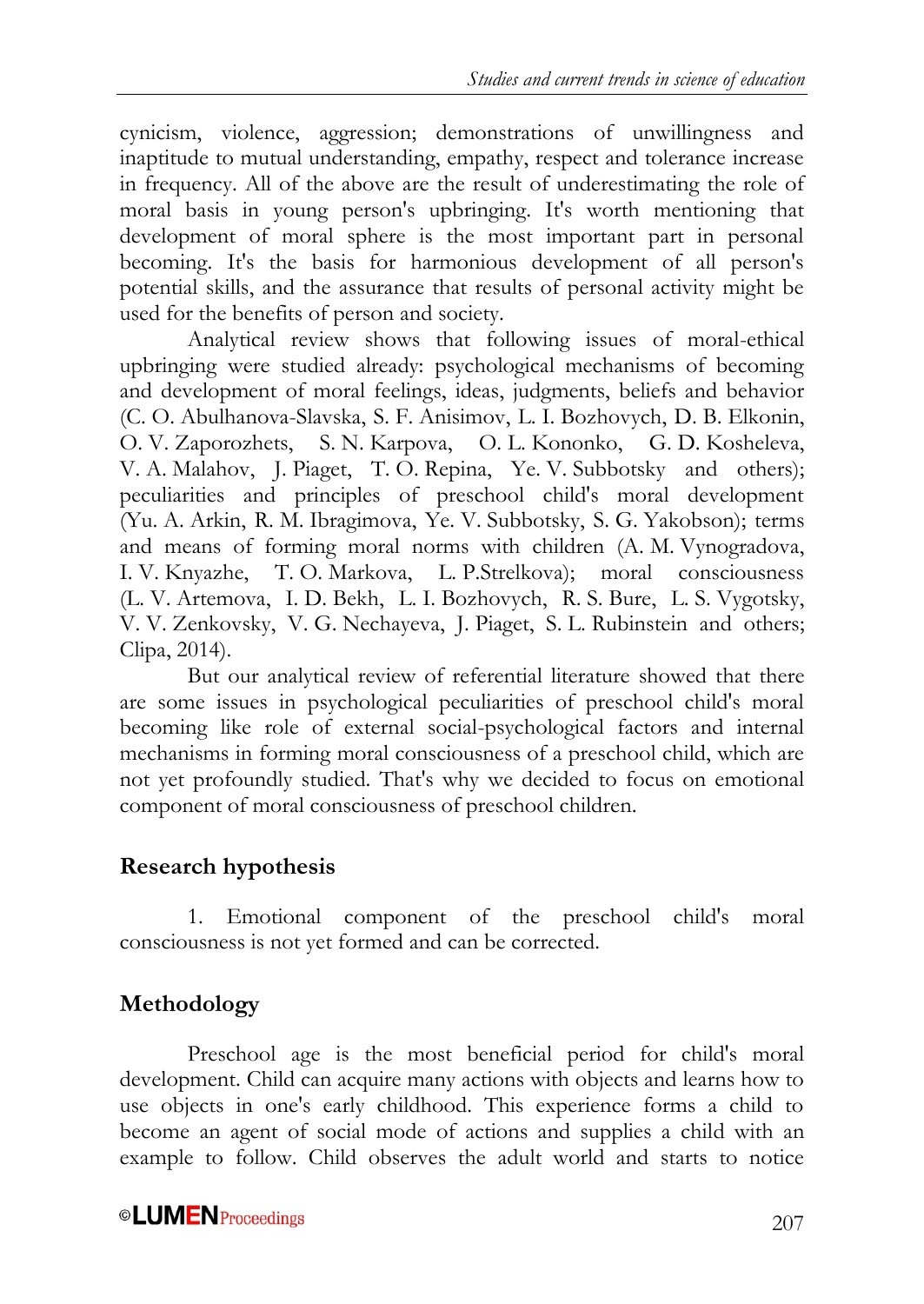relations between people, explores the laws (behavioral norms) these relations are built on. Striving to become an adult preschool child subdues one's actions to social norms and norms of behavior.

Development of moral feelings is an important agent of child's personal moral becoming and moral experience. But these feelings won't develop being left for themselves. They are a component of complex development. Person's views, outlook and attitudes to social environment are changed in the course of personal development. Qualitative changes in emotions and feelings, formation of higher feelings are done simultaneously.

Training moral feelings – is a difficult problem. And the main task for the adult family members is to direct child's feelings in an adequate way, to help the child to show adequate attitude to social environment. We should not forget saying that, as Maslow had it (1994, p.78), feelings might be corrected and regulated by means of activity, they can be demonstrated and formed.

Considering the feelings' ontogenesis, as. Nyemov points out (1995), psychologists usually stress on child's interpersonal relations with social environment. Objective relations define the formation of moral, and other higher feelings, which are based on moral. We should emphasize the role of empathy in interpersonal relations. Lack of attention and warmth towards a preschool child influences person even in one's adult life.

Cheerful atmosphere made by adults, result in optimistic mood, feelings of safety and interest to the world around are the necessary grounds moral feelings development with preschool children, as prominent psychologist Kotyrlo (1985) and others stated. Moral feelings of preschool children are formed in the course of communication with other people and by means of common activities. They are based on child's openness, trust and friendly attitude towards other people. This attitude, in its turn, is grounded on child's positive emotional states, which ought to be produced and supported. Thus, such an accent in upbringing presumes that parents and teachers ought to be patient and persevering.

Numerous scientific researches prove that success of child's moralsocial personal development strongly depend on one's relationship with teachers at school and preschool teachers. Building relation with preschool children, demand demonstration of peculiar skills and habitudes. It is worth mentioning that preschool aged child's behavior may differ in family (with parents) and in preschool educational institution (with teacher). Preschool teachers not only don't notice negative features of children, which can pester parents (stubbornness, whines and disobedience), but rather state that children changed their attitudes to the better, grew older, became more active and autonomous. What's the reason? May be it lays in teacher's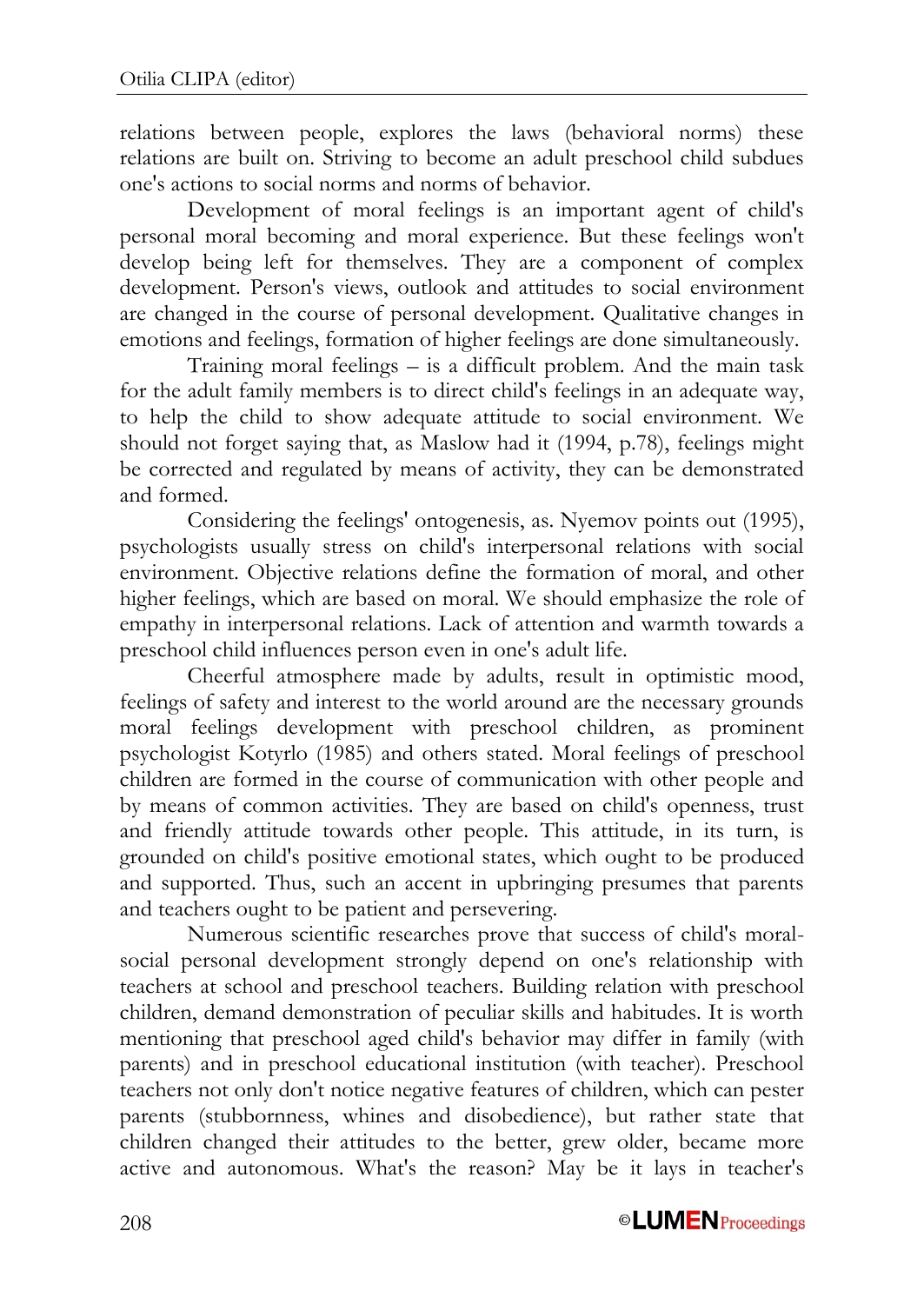inability to notice or being inattentive to children? Researchers agree that teacher is well ahead of parents in communicating with children, his relations with group at kindergarten are of a higher level and are oriented on child's "zone of closest progress". In other words, orientation on the "zone of closest progress" means to orientate one's efforts to use skills which only will be achieved by a child in a matter of short time period, thus treating child as a more mature, then child already is.

Emotional component of moral consciousness is one of the factors in studies of moral features. It's level of formation is defined on the basis of child's attitudes to moral norms and moral behavior. We used such techniques as "Narrative pictures" and "Diagnostics of emotional attitude to moral norms" (Golovey & Rybalka, 2002).

Technique "Narration pictures" is designed to study emotional attitude to moral norms. Pictures with positive and negative actions of their mates were demonstrated to the child. We instructed our respondents to sort the pictures so that pictures with good acts were taken apart from the pictures with bad acts, and to explain why. The study procedure was conducted individually. We put on record child's emotional reactions and explanations. The child had to use moral criteria to assess the depicted actions. Researcher should pay special attention in evaluation the adequacy of child's emotional reactions to moral norms such as: positive emotional reaction (smile, approval, etc.) to moral action and negative emotional reaction (reproach, anger, etc.) - to immoral.

Technique "Diagnostics of emotional attitude to moral norms" presumed demonstrating diagnostic materials to our respondents. They were pictures depicting situations, which have to be morally assessed. The study procedure was conducted individually. The child was shown a picture and asked to tell about it. Sometimes researcher might ask the child to tell which hero acted right and who – wrong. Child's answers, explanations and emotional reactions were put on record. Qualitative analysis meant the assessment of the child's emotional reactions to moral norms adequacy.

Our empirical study was held on the basis of Chernivtsi preschool educational institution "Center of child's development" #35. Our sample was made of 40 children. Children were aged 4 to 6 years-old, 18 boys and 22 girls, who make 45% and 55% of total sample amount accordingly.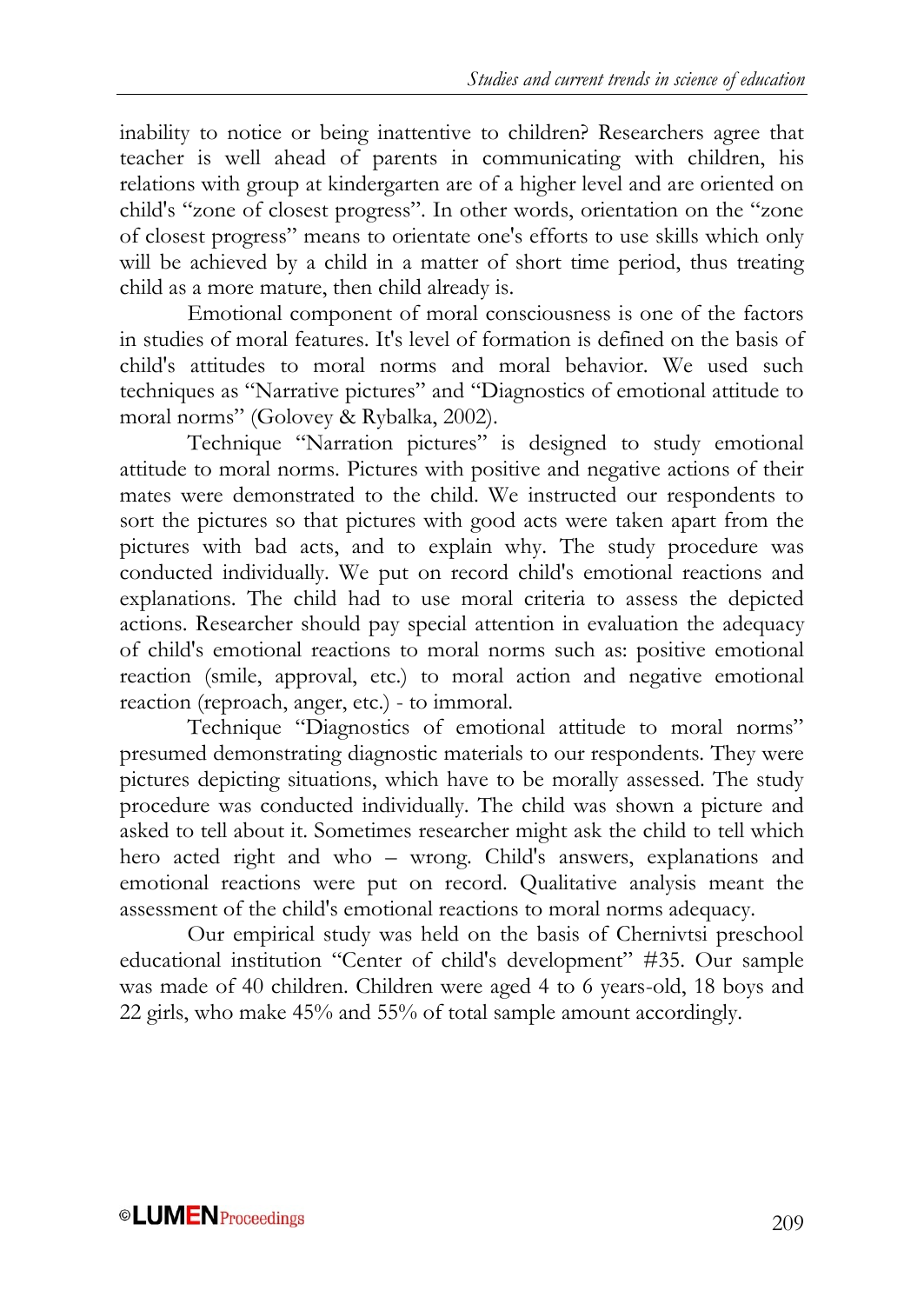## **The results of the research – statistic data and their interpretation**

Our study showed that major part of children (95%) in estimation of moral norms are oriented on concrete actions, concrete people and previous experience, and only rarely on fairy-tale heroes.

Emotional responds to moral norms and categories are mostly adequate, but behavioral responds showed negative attitude to moral norms with child's dominating sociability. Thus this relation's formation level required correction. We made correctional program for preschool children aimed to advance emotional component of their moral consciousness.

The **purpose** of the program was to assist the producing good mood with children; to pose contact "adult – children"; training children to feel sympathy, amiability, mutual help and other positive features and advancement of emotional component of moral consciousness.

Program was made of 13 lessons. Each lesson lasted 20-25 minutes. Lessons were held with groups of children (up to 15 persons) once a week.



Graph. 1. Emotional attitude to moral norms before and after the correction  $(in\%)$ 

We found differences in preschool children emotional sphere, comparing our study results before and after correction.

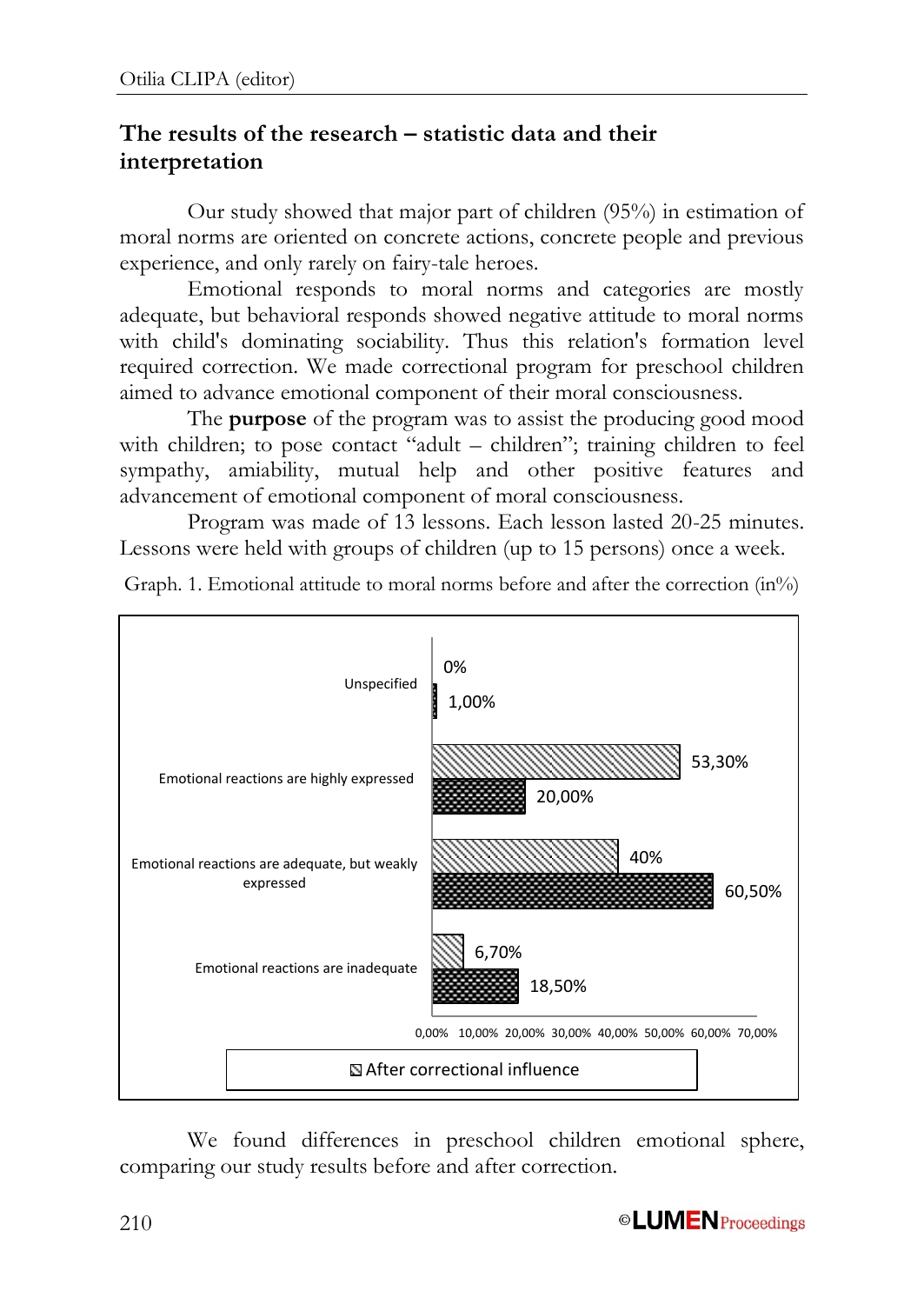Graph 1 illustrates differences in results by technique of "Narrative pictures". Thus we've observed that percentage of negative emotional reactions was lowered after correction (from 18,5% to 6,7%). Emotional responds became more adequate and vivid, which can be seen by increase in data by scale from 20% to 53,3%. We would like to mention that before correctional program was introduced, we had 1% of respondents, who couldn't identify their emotions, and after the introduction of the program there were none (graph.1)

Analogical differences can be observed by technique "Diagnostics of emotional attitude to moral norms" (graph.2.)





This histogram shows the following tendency: adequate respond to moral norms increased by 12%, inadequate respond to narrative pictures, illustrating moral norms decreased by 7,5%; and there were no children who would refuse to describe the depicted plot.

To compare and analyze results of the introduced correctional program to assert the reliability of our research results we used nonparametric statistical criterion  $\chi^2$ , used for comparison of empirical

#### ©LUMEN Proceedings